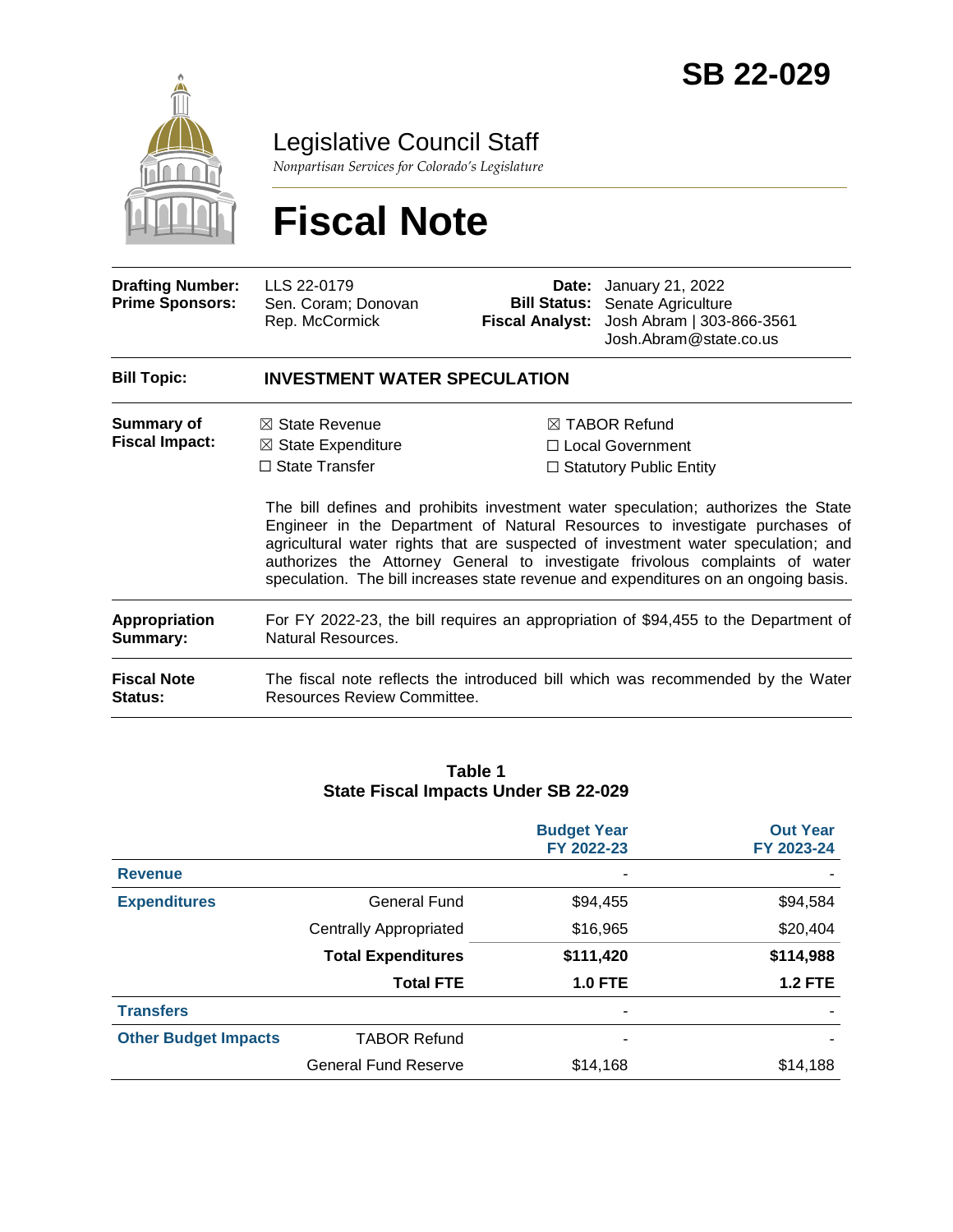Page 2

# January 21, 2022 **SB 22-029**

# **Summary of Legislation**

The bill prohibits a person who purchases agricultural water rights in Colorado from engaging in investment water speculation. Beginning January 1, 2023, the State Engineer in the Department of Natural Resources (DNR) is authorized to investigate the sale or transfer of agricultural water rights that are represented by shares in a mutual ditch (irrigation) company if the purchase is suspected of investment water speculation.

Investigations may be initiated either by a third-party complaint or upon the State Engineer's own motion. The bill creates a rebuttable presumption that a purchaser is engaging in water speculation if the purchaser holds or will hold a minimum percent of the agricultural water rights held by all of the shareholders of the mutual ditch company. Each mutual ditch company is required to determine the minimum percent threshold for a presumption of water speculation and inform the State Engineer no later than December 31, 2022. If the State Engineer determines that a sale or transfer is investment water speculation, they may impose a fine not to exceed \$10,000.

If the State Engineer determines a third-party complaint is frivolous or filed to harass a seller or purchaser, the matter may be referred to the Attorney General's Office. The Attorney General may bring civil action against the complainant. The courts may impose a fine not to exceed \$1,000, and may also award attorney fees and court costs.

The bill excludes state and local government water providers, water conservancy districts, the Colorado Water Conservation Board (CWCB) or any governmental, quasi-governmental, or nonprofit agency that purchases agricultural water primarily for a public purpose such as conservation or compact compliance.

# **State Revenue**

The bill is expected to increase state revenue from fines beginning in FY 2023-24. Once an investigatory program is established in the DNR, the bill authorizes up to \$10,000 in fines for each instance of investment water speculation, credited to the CWCB construction fund, and up to \$1,000 in civil fines for each instance of a frivolous complaint of investment water speculation prosecuted by the Department of Law (DOL).

This fiscal note assumes a high degree of compliance with the law and that instances of investment water speculation or frivolous complaints will be rare so increases in revenue are expected to be minimal. Fine revenue is subject to TABOR.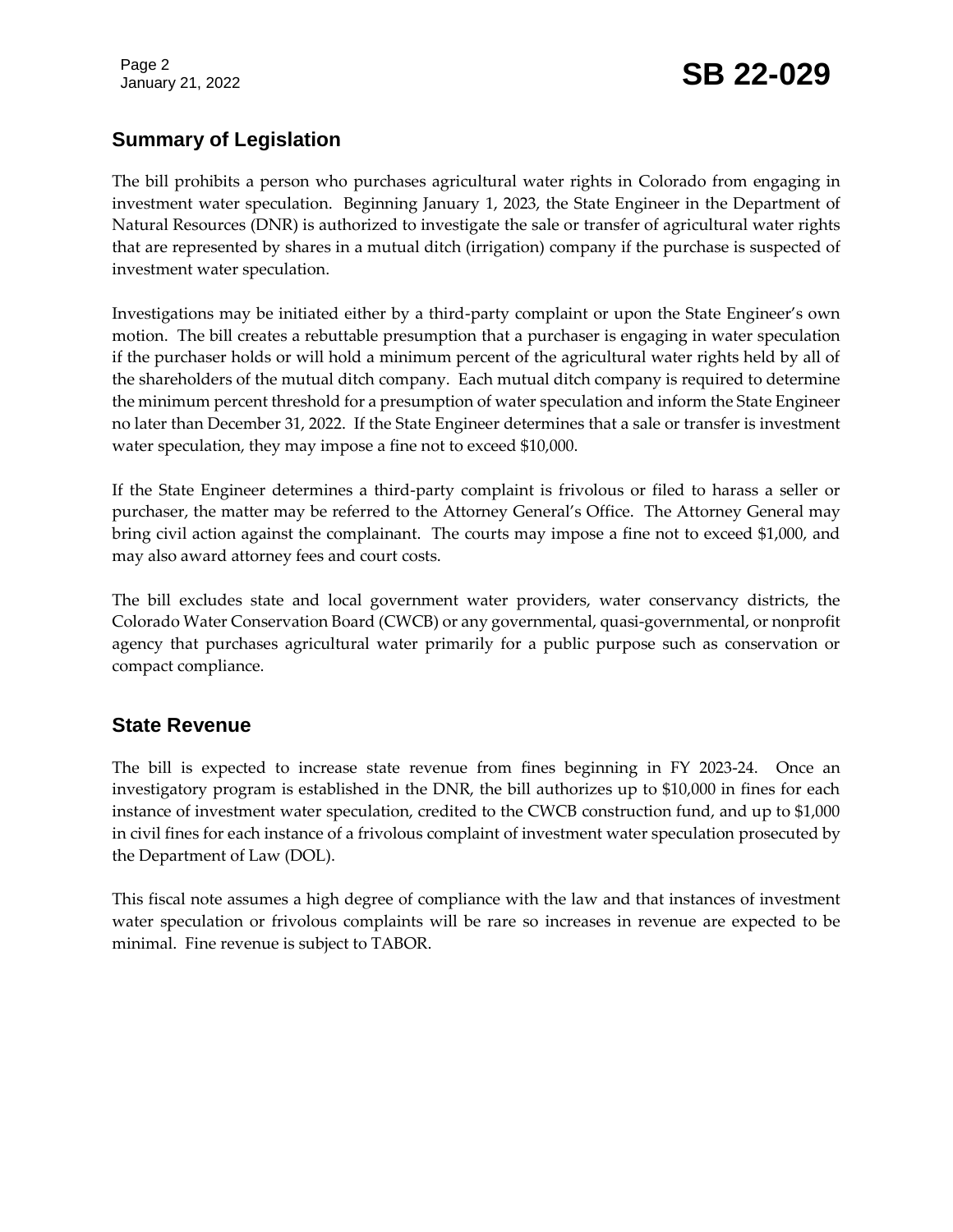# **State Expenditures**

The bill increases state General Fund expenditures by at least \$111,420 in FY 2022-23 and by at least \$114,998 in FY 2023-24 in the DNR. State expenditures in the DOL for investigation and enforcement of frivolous complaints will be addressed through the annual budget process once caseload is known. New costs are displayed in Table 2 and discussed below.

| <b>Cost Components</b>                    | FY 2022-23     | FY 2023-24 |
|-------------------------------------------|----------------|------------|
| <b>Department of Natural Resources</b>    |                |            |
| <b>Personal Services</b>                  | \$47,747       | \$63,663   |
| <b>Operating Expenses</b>                 | \$1,080        | \$1,350    |
| <b>Capital Outlay Costs</b>               | \$6,200        |            |
| <b>Legal Services</b>                     | \$39,428       | \$29.571   |
| Centrally Appropriated Costs <sup>1</sup> | \$16,965       | \$20,404   |
| FTE - Personal Services                   | $0.8$ FTE      | $1.0$ FTE  |
| FTE - Legal Services                      | $0.2$ FTE      | $0.2$ FTE  |
| <b>Total</b>                              | \$111,420      | \$114,988  |
| <b>Total FTE</b>                          | <b>1.0 FTE</b> | 1.2 FTE    |

#### **Table 2 Expenditures Under SB 22-029**

*<sup>1</sup>Centrally appropriated costs are not included in the bill's appropriation.*

**Department of Natural Resources.** The State Engineer's office will have increased staff and legal services costs to support rulemaking prior to implementing the program January 1, 2023. An auditor II level professional with experience investigating business and financial transaction records is required to assist the State Engineer in investigating and determining instances of investment water speculation. Standard operating expenses and capital outlay costs are included, and first-year costs have been prorated for the General Fund pay date shift and the August effective date. The DOL will provide legal services to the DNR to establish rules for the program and general counsel to the State Engineer when investigating water purchasers, estimated at 400 hours in FY 2021-22 and 300 hours ongoing at the blended hourly rate of \$98.75.

**Department of Law.** The DOL is also responsible for prosecuting instances of frivolous complaints beginning January 2023. It is estimated that each assertion of frivolous complaint requires 200 hours of attorney staff time, and each instance of subsequent prosecution will require an additional 400 hours of attorney staff time. FY 2022-23 cases are expected to be minimal and it is unknown how many prosecutions will be instigated or concluded in future fiscal years; therefore, additional appropriations may be required through the annual budget process.

**Judicial Department.** The bill is estimated to have minimal impact on trial courts in the Judicial Department. By adding a new complaint that can appear before the courts, caseload may increase slightly; however, this increase will not require new appropriations. This fiscal note assumes that most purchasers will follow the law and individuals will not file frivolous complaints; therefore, any increase in the workload is absorbable within existing resources.